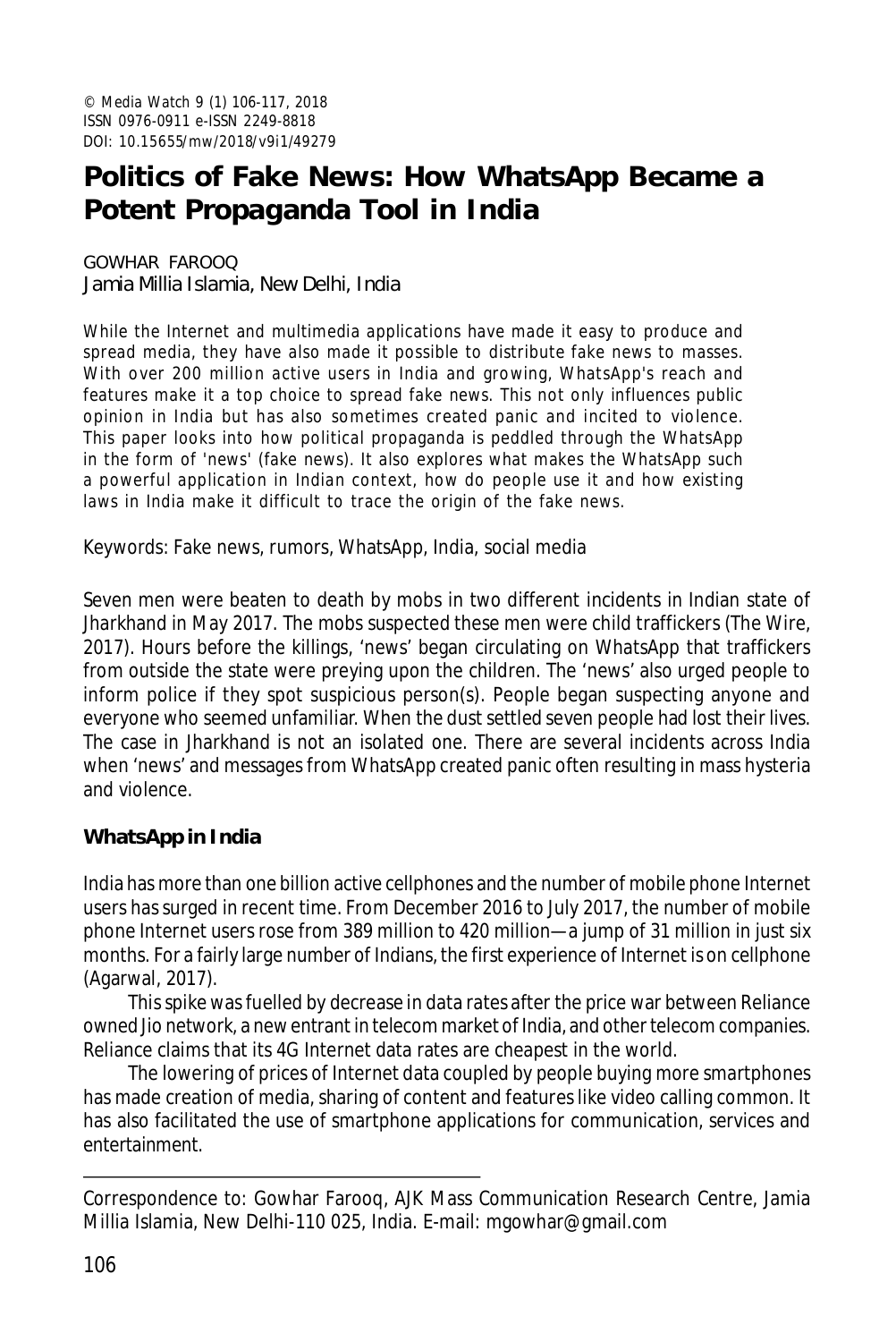WhatsApp is the most downloaded application in India. The app has more than 200 million active users in the country—more than combined population of France, Germany, Austria, and Poland. More than 20 per cent of the WhatsApp's total users come from India (Singh, 2017).

WhatsApp's importance has been aptly described by Mark Zuckerberg, the CEO of Facebook, after signing a 19 billion USD deal to acquire it. While declaring the acquisition Zuckerberg acknowledged WhatsApp as: "WhatsApp is a simple, fast and reliable mobile messaging service that is used by over 450 million people on every major mobile platform. More than 1 million people sign up for WhatsApp every day and it is on its way to connecting one billion people. More and more people rely on WhatsApp to communicate with all of their contacts every day."

The app—which allows a user to send media (text, pictures, audio-video) via smartphones—has become a strong alternative of the traditional short message service (SMS), as it is a free application and allows more features. A user just needs an Internet connection and a smartphone to communicate. Also, with Internet and smartphone, the users are just not consumers of media; they can generate, modify, share and discuss content.

Scholars claim, social media is the democratized media. It gave people power to share news and views (Kietzmann, Hermkens, McCarthy, & Silvestre, 2011). This democratization becomes more important in the context of India and other developing nations, where the control of media by a few individuals has been a major concern. Digital technologies gave rise to opportunities for many marginalized identities to showcase, archive and share their culture, and histories.

India's latest census report, made public 2011, reveals that about just 19 per cent Dalits (members one of the India's most 'backward' castes) have access to water, while as, 51.5 per cent from the community own a phone. Although the percentage differs from urban (61 per cent) and rural (42 per cent), it is clear that the technology is reaching to even most marginalized communities of India. Even though the exact number of cellphone or Internet users in the community is not clear at present, considering the lowering of prices of telecommunication services and smartphone, the number should be much higher than before (Lahiri, 2012).

Digital technology and Internet have also made the traditional process of content creation and broadcast, which was controlled by a few, almost irrelevant. Now anyone with an Internet connection and a smartphone could share information. Smartphones and applications like WhatsApp enable people create content and share it (Suresh, n.d.).

WhatsApp also eliminates the limitations of literacy to consume and create media. Since it supports multimedia content, a user can create and consume media according to his/her literacy levels. The App's ease of group communication in terms of number of groups that can be formed, the number of members in a group and options to send media back and forth almost without a limit also makes it a top choice of users in India.

These groups range from family user groups to political and religious groups comprising hundreds of members. The members of a group usually come together for same cause or experience.

A member of an online group not only shares and reads messages/information in that particular group but also passes these messages/to other groups she/he is part of. The mobility and ease of creating and sharing content and allowing group communication makes applications like WhatsApp a potent medium for reaching out to masses.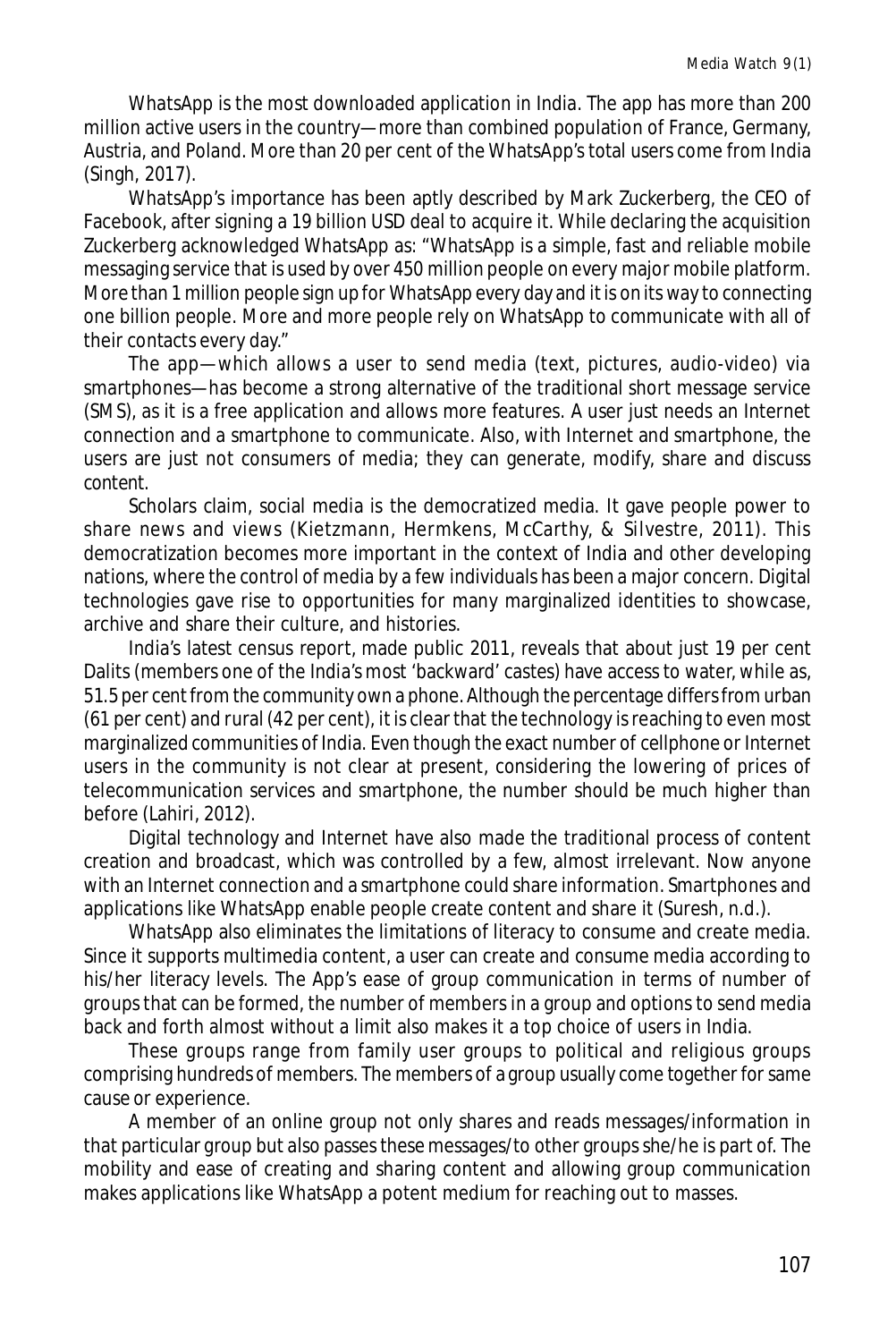## **A Persuasive Political Tool**

WhatsApp as tool has been well harnessed by political parties in India. For example, in early 2017, ahead of elections for Uttar Pradesh, an important state in electoral picture of India, Bhartiya Janta Party (BJP), which came into power at the federal level in India in 2014, employed WhatsApp massively for mobilization, coordination and reaching out to voters. The party formed 10,344 WhatsApp groups just to coordinate and circulate media among their party workers (Verma, 2017). The number of WhatApp groups other than those formed by the party, the number of members in such groups, the number of such groups formed by the other political parties in the contest and the volume of media that would have been generated during the elections would be difficult to imagine. There is no doubt that data would enormous.

However, in a politically charged environment, where the opponents do not leave any chance to woo votes, blame game and mudslinging is common. Such situation provides a fertile ground for creation and spread of rumors and fake news, resulting in clashes or riots (Kumar, 2017).

Spread of disinformation and fake news became a trigger for Muzaffarnagar riots in Uttar Pradesh just eight months ahead of the federal elections. A video of people beating two youth to death spread after a politician allegedly shared it on Facebook. Although the politician denied such charges saying that the one of his staff members was operating his Facebook account, this video was shared widely on WhatsApp as well. It was claimed that the two youths killed in the video belonged to the majority community in the state and were killed by the members from the other community over a harassment case of a girl. In reality, the video was from Pakistan (Barry, 2013). Sixty-two people lost their lives and thousands got displaced in the ensuing riots (Suresh, 2016.). In the elections, BJP secured 71 seats of the 80 seats in Uttar Pradesh–highest ever it has scored in the state (Lal, 2014).

Fake news or hoaxes have been used by certain elements create communal polarization even before India got independence from the British. Akshay Mukul, author of 'Gita Press and the Making of Hindu India', describes how the use of printing press to spread fake news and rumors through a pamphlet that narrated of a fictional chilling ordeal of a girl from Bengal, who the pamphlet claims, was raped and humiliated by a certain community members in front of her close relatives and children. The pamphlets conclude with an appeal to the religious heads and ask them what happened to their *dharma*. The girl also rebukes her "brothers for not having blood hot enough to boil on the travails of their sister"(Mukul, 2017). According to Mukul, the pamphlet made rounds in several states even years after India achieved independence in 1947.

Political parties have effectively used new technologies to achieve their goals. In 1980s and 1990s videos produced by Jain studios played crucial role in asserting cultural nationalism in India. Video was a new technology during those days and it pulled people and left an impact on their mind unlike any other media.

In Empowering Visions: The Politics of Representation… (2005), Christiane Brosius says: "the BJP proved to be a promising domain of success for Jain Studios, in that, in order to constitute itself as a 'visible' and appealing player at the political platform, the party needed a medium for the production and distribution of 'visibility', or representation. In the late 1980s, video recorders and color televisions had just begun to enter the living rooms of the middle classes."

108 According to Brosius, "This dynamic development of the Indian media landscape heightened the transformation of the public domain, affecting the political, social and economic fields of power and representation." This would shape the politics of India in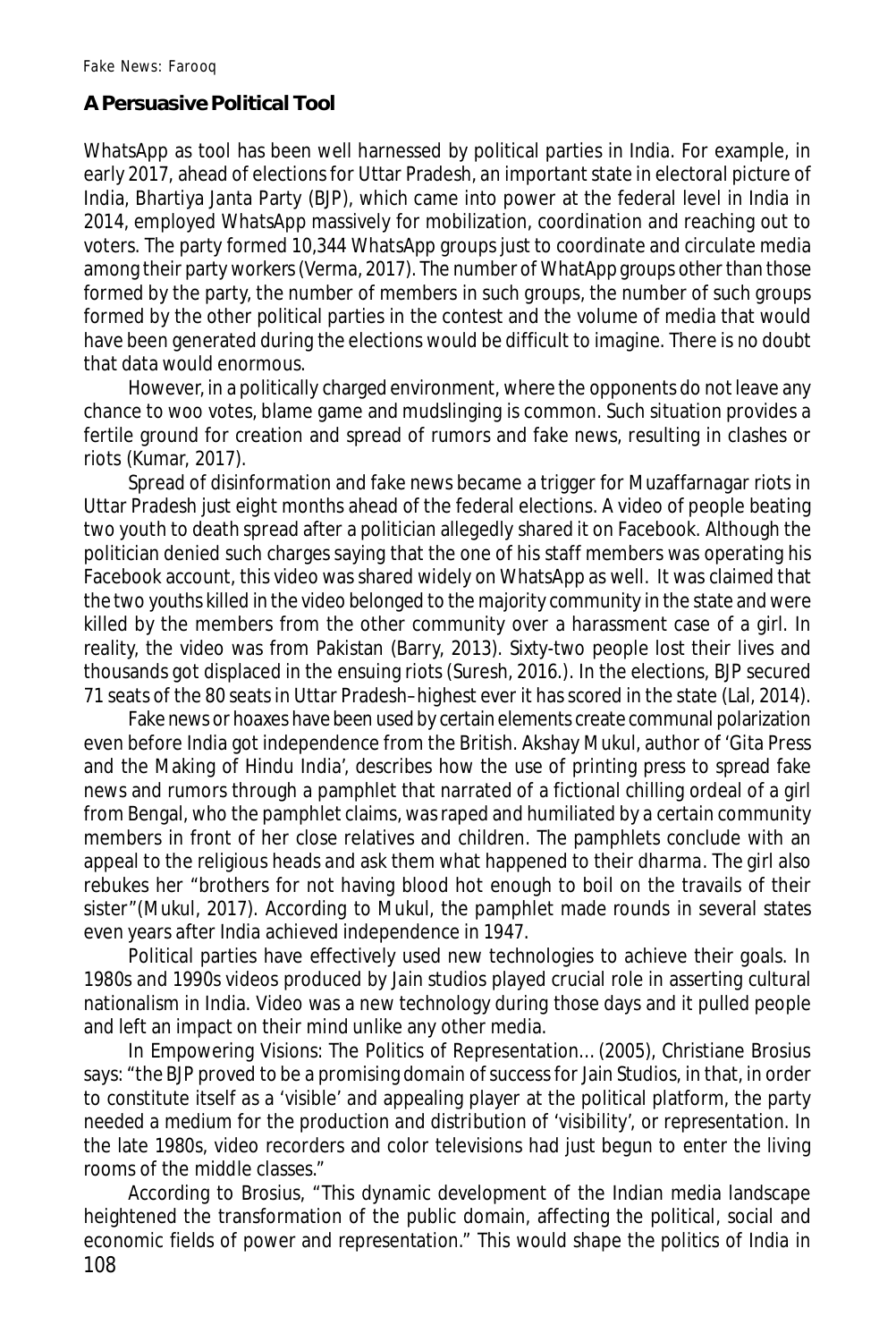years to come. Years later, the BJP used the Internet extensively during 2009 polls. Advani for prime minister campaign was spread across 2000 websites that Indian frequent (Sharma, 2009).

Although BJP lost the elections in 2009, the extensive use of cyberspace paid dividends in 2014, when the BJP won by a thumping majority. The prime ministerial candidate of the party Narendra Modi not only used conventional means to reach masses but also employed innovative measures like 3D and hologram speeches and social media (Thoppil, 2013).

However, the ease and reach of the Internet soon made it into a powerful tool of propaganda much like the use of social media to spread fake news and rumors reached an unprecedented level in the US elections and Brexit campaign.

According to 2016 Pew Research, most of the fake news in the US spread from social media. However, in India WhatsApp is primarily used to spread fake news and rumors. WhatsApp on the one hand has revolutionized the communication in India but it has become a powerful tool of propaganda.

On practical level, sharing fake news through messaging apps like WhatsApp has some advantages over real news production that work in the favor of propagandists.

*Cost*: Since fake news creation does not involve much research, production costs—no reporters/journalists are send on the field for coverage—broadcast expenses and licensing, the cost to produce fake news is much lesser than the real news.

*Promotion*: While news outlets might have to spend a substantial amount of money, resources and time in the promotion of their brand and content, fake news creators need no promotion.

*Anonymity*: The origins of fake news are difficult to trace, there is no accountability on what is being shared/forwarded.

*Shelf life*: A large number of posts shared/forwarded on messaging platforms like WhatsApp are not bound by time. They are historical or religious in nature and tend to reinforce myths, fear, misinformation and hate. This type content is recycled and keeps resurfacing from time to time. These media—unlike hoaxes, which are easy to bust—are tough to kill.

*Impact:* Fake news is different from conventional news stories as it reaches users through a network close to them. The same information might reach the user from several individuals or groups, leading to reinforcement of the information. The user has the power to edit/ manipulate the content. The sender can twist the information so that it suits the palate of the user/s and meets his/her agenda.

## **A Tool with Difference**

What makes it different from other platforms is how it defies the most of filters of Propaganda Model by Chomsky and Herman. Chomsky and Herman postulated that five filters determine the news presented before masses. The five filters are: Ownership of the medium, it's funding sources (advertising), sourcing, flak, and anti-communism or 'fear' (Chomsky & Herman, 1988).

Since the content on the WhatsApp is user driven, it is free from control of big corporations and conglomerates and thus from conflict of interest and biases of owners. The app is also free from the grip of advertisers, who otherwise can control the content on media channels, as Chomsky and Herman suggested.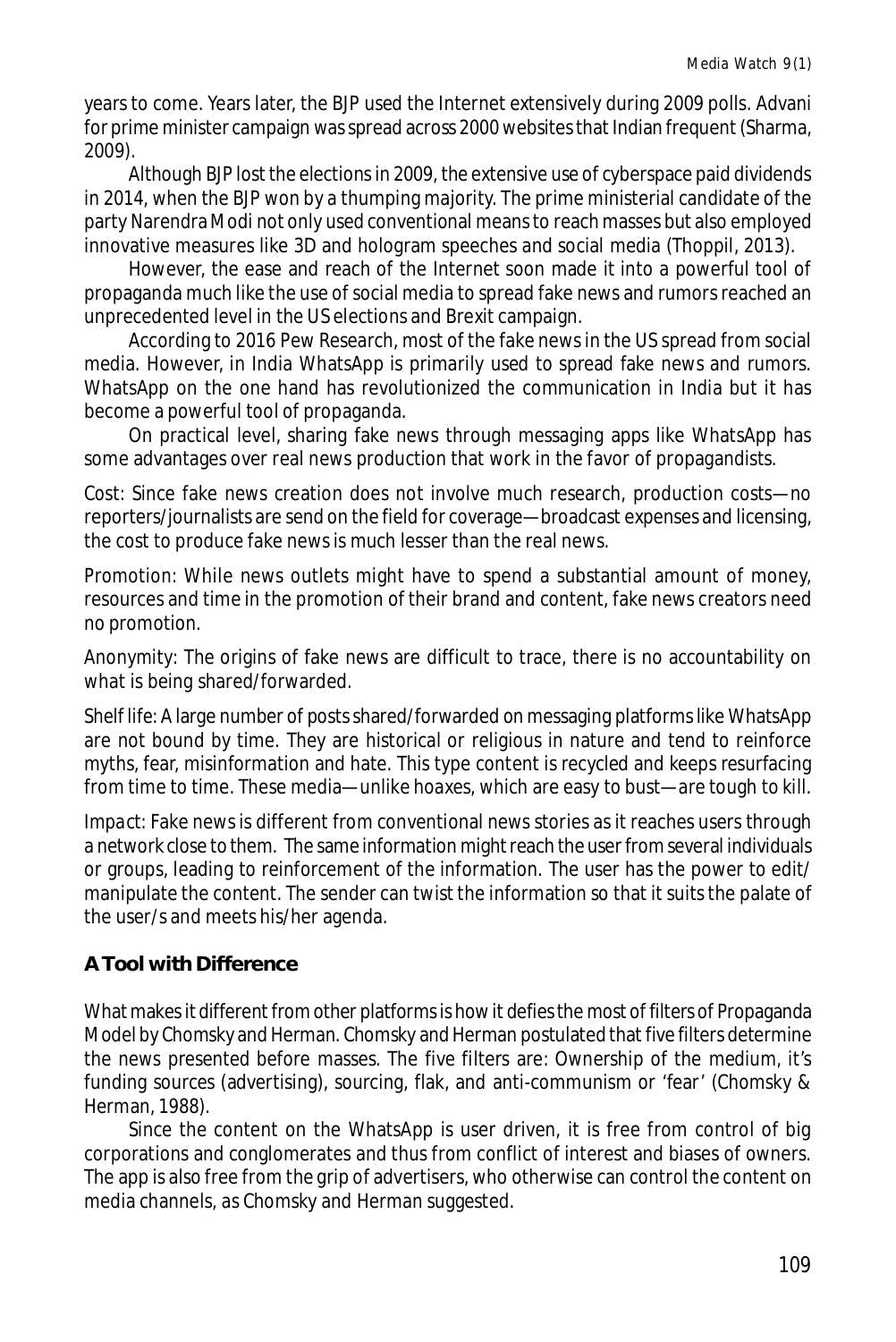"Symbiotic relationship with powerful sources of information by economic necessity and reciprocity of interest", Chomsky and Herman say, do not control or regulate the content on WhatsApp. The content and its flow is regulated by people who do not need relationship with powerful sources for information. This is truer about fake news where one does not need powerful sources to produce news at all since the news is fake.

While describing the findings of survey in Israel (Malka, Ariel, & Avidar, 2015), found that "WhatsApp effectively facilitates group activities for diverse needs, including family, social, and professional, both for ad hoc purposes and for managing prolonged projects and preserving relationships among friends and family." It is this characteristic of the application that makes people believe in a news, whether true or fake. Since the information is mostly send or posted by someone you know, someone from contact list of the receiver, it is easier to believe it. The relation with the sender of the media also reduces the flak that a person would otherwise attract for sharing fake news in public.

Unlike social media platforms like Facebook or Twitter, WhatsApp does not filter content on the basis on sensitivity. Similarly, it also does not have an option to report fake or offensive media. Once a message spreads, there is no way one can stop it. The app's endto-end encryption makes it almost impossible to trace the source of the message.

One of the main drivers of fake news and hoaxes on WhatsApp is 'Fear'—Chomsky's addition to the propaganda model. According to Chomsky, "anti-ideologies exploit public fear and hatred of groups that pose a potential threat, real, exaggerated or imagined." Jharkhand lynching case, Muzaffarnagar riots, a fake viral message claiming that the 'Ministry of Interior Regulation of India' (an entity which does not exist in reality and was made up for spreading the rumor) is recording telephonic conversations and monitoring social media, all were fuelled by 'fear'.

The 'fear' factor becomes stronger in a communally or politically charged environment. However, not all the fake news or hoaxes are powered by fear. Fake achievements, taking pot shots at the opposition and creating fake history to legitimize claims, show people in a certain light is common. Ideology and sense of social reform is also one of the major reasons why people create and forward news, whether real or fake.

In her ethnographic research among social media in Mumbai, Sadana Udupa finds ideology as a formidable factor behind use of Internet by activists from the majority community (Udupa, 2015). In such cases, users suspend critical thinking and verifying and cross-checking news or information becomes minimal. By the time a claim is contested and the fake news busted, the damage is already done. This is in line with political theorist Hannah Arendt's observation that movements 'conjure up a lying world of consistency, which is more adequate to the needs of the human mind than reality itself' (Arendt, 1973). Fake news is also a source of money for many, who run websites to monetize the viewership/ readership.

Politics and ideology are not the only factors why people create and spread fake news. Money plays a very big role in creation and spread of fake news, people involved in debunking fake news (Khandekar, 2017).

110 Operators of many websites understand that certain people and issues get more attention and therefore more hits. Using religion, nationalism, patriotism and gender these websites post fake news on different platforms, including WhatsApp. Since there are takers of stories on religion, nationalism, patriotism and gender, a large number of people end up visiting the site. This not only helps these operators earn money but also creates an atmosphere where criticism of certain individuals, organizations and institutions is seen as anti-national. These websites are supported by trolls and paid social media users, who not only share their content but also defend it and confront voices critical to their thinking.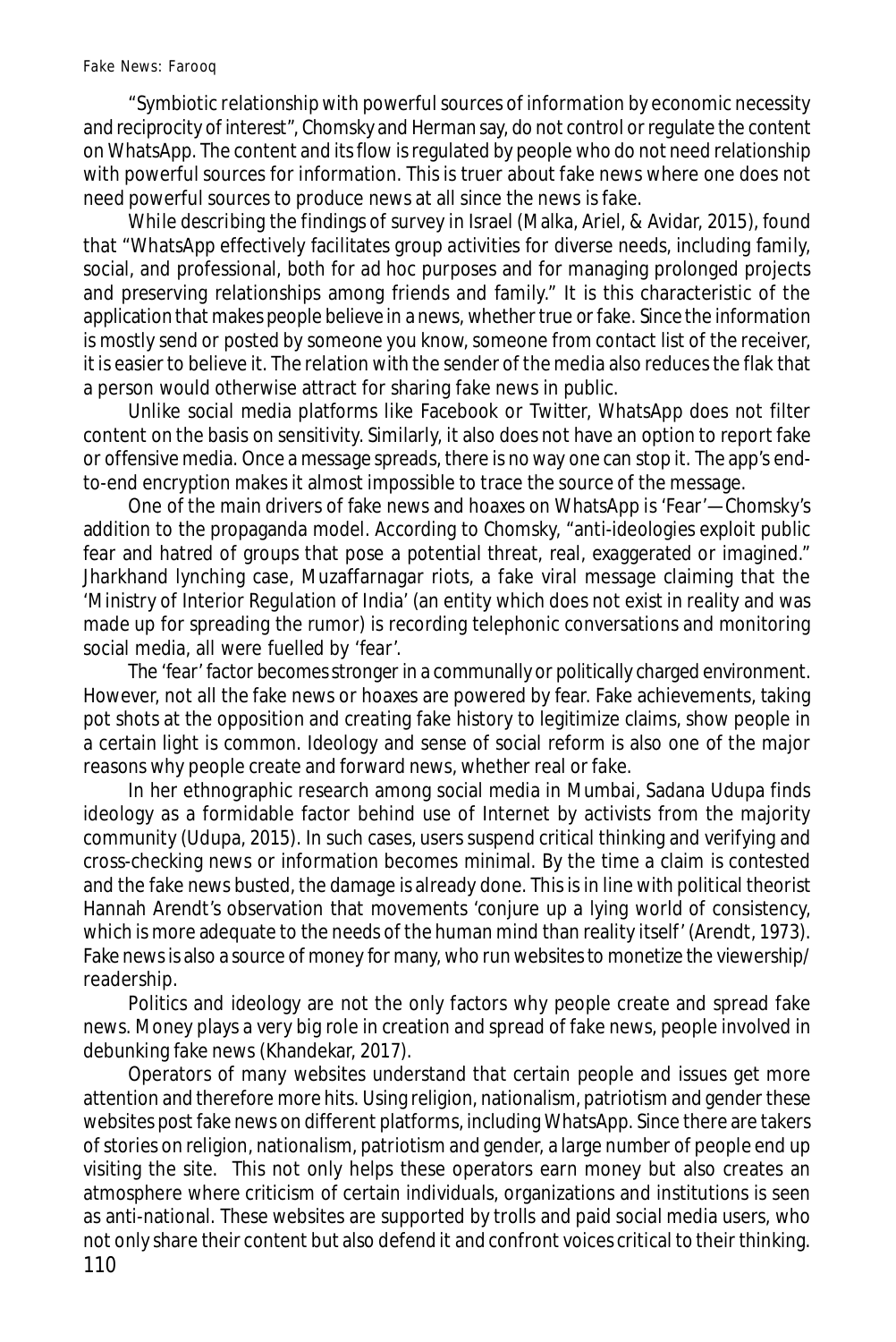#### **News Media, WhatsApp and Fake News**

With digital technology giving power to people to produce media and share it, the usergenerated content can hardly be ignored by the mainstream news media. In a tough media market like India, where people have a large number of media outlets to choose from, no media house can afford to lose out on an opportunity to gain viewership and readership. User-generated content can not only be interesting but it can sometimes be exclusive and can therefore be effective to gain readership/viewership.

In a race to be ahead in the market, every media house wants to be the first one to publish/broadcast content. However, in this race media organizations can fell in the trap of publishing/broadcasting fake content.

Just after November 8, 2016, when the Indian government canceled currency notes of 500 and 1,000 denominations, fake news about new 2000 denomination note began circulating on WhatsApp. The most viral news being that the new note has a nano GPS tracker chip by which it can be traced anywhere. This, the fake news claimed, will help the government to keep eye on black money (Indian Express, 2016).

What happened later is a perfect example of how hoaxes make their way to mainstream news. *Zee News*, a more than 18-year-old Hindi news channel, broadcast a special programme on new 2000 denomination note. In this programme DNA (Daily News Analysis), a well-known anchor of the channel narrated almost exactly the same features of the new notes as claimed by the fake news messages on WhatsApp (NewsCrunch, 2016).

Similarly, a video surfaced which showed journalists of another mainstream TV news channel *Aaj Tak* discussing the features of the new notes in the newsroom. They features, they claimed the notes have, were also heavily influenced by the viral messages from WhatsApp and social media. Such cases are not rare in Indian media.

Although free and useful, user-generated content needs to verified and cross-checked. Many reputed organizations like the BBC have formed special teams to verify user-generated content and debunk fake news. Indian newsrooms will have to brace up for such steps (Jackson, 2017).

## **Endless Loop of Fake Content**

Although fake stories that make to mainstream media are busted as they come in limelight as happened with the nano GPS story, some stories refuse to die down.

A viral video of a Gautemalan woman lynched has been making rounds in India from almost two years. This video, in which the woman is first beaten and then set afire, is embedded with text, which claims that the victim is a Marwadi woman who married to a Muslim man and that she was burnt to death because she refused to wear burkha (Perera, 2017).

The video is often circulated with an additional message in which the receivers are requested to share the video extensively via WhatsApp so that authorities will be pressurised into taking action.

Similarly, a photograph widely shared on the WhatsApp shows prime minister Narendra Modi sitting with Sachin Tendulkar with a picture of Mukesh Ambani and his wife hanging on the wall in the background. The picture was manipulated. The real photograph, also tweeted by the prime minister, has some other photograph hanging in the background (SMHoaxSlayer, 2017).

Some of these messages often make it to social media platforms and are posted or tweeted by even celebrities. In June 2016, a fake news claiming that the UNESCO has declared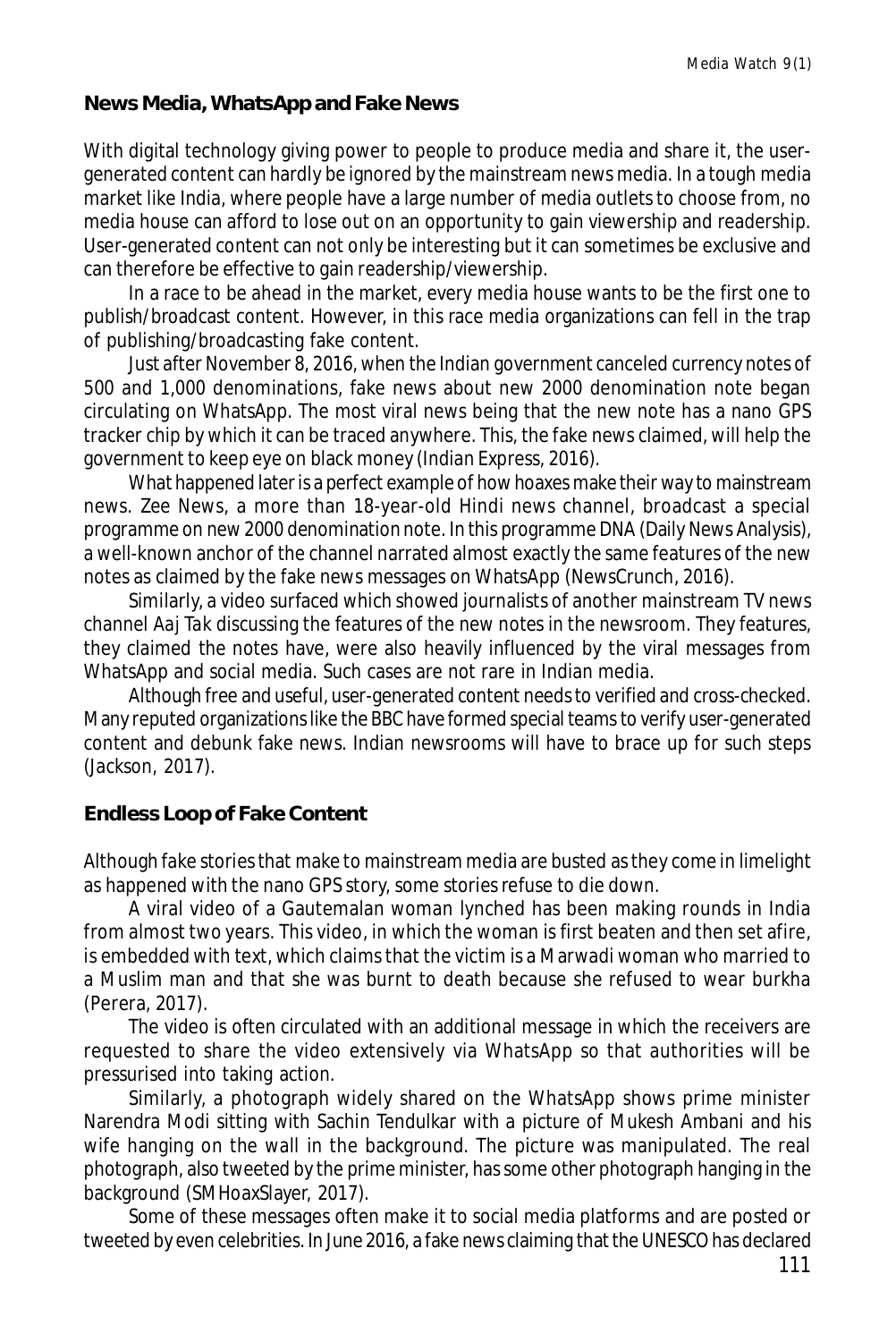prime minister of India Narendra Modi as the best prime minister in the world. Many on Twitter, including Indian snooker ace Pankaj Advani, shared this message (The Times of India, 2016).

Such messages are re-tweeted, posted on other social media platforms and forwarded/ shared on applications like WhatsApp. They disappear, sometimes months, only to resurface again.

## **Inside WhatsApp World**

With its easy to use features and support for multimedia content, the App is a mode of staying connected to dear ones. It is especially popular among family members or friends living apart from each other. A large number of migrant workers within India and many who work outside the country communicate with their family members or friends using this application. Its video calling feature is becoming one of the most preferred options for long distance calls. Besides this friends and relatives stay connected with each other individually or in groups by sharing content.

The lowering of prices of Internet data coupled by people buying more smartphones has made video calling and video sharing common. Huang, Chen, & Wang (2012) say that the "Interpersonal short video forwarding is… one of the most popular activities of Internet users. One of the key factors that affect this online interpersonal behavior is forwarding intention."

This forwarding intention of media forms the core of content sharing on WhatsApp. With digital technology, our relationship to visual images has reached a level that is historically unprecedented. Moving images (video) are more exciting than other forms of media. They are not mundane like text and easy to digest because of the literacy factor. Besides, images have much more retention rate than other forms of media.

Clay Shirky, author of critically acclaimed book 'Here Comes Everybody', posits that "the Internet runs on love" to explain how information flows among people through collaboration. According to Shirky there are four steps in this process – all these aptly fit the WhatsApp universe.

The first step in this process is sharing. Shirky says "me-first collaboration" is the key. People share links, tags, pictures, and eventually come together around a type. This is true with WhatsApp as well. The need to be heard and acknowledged in peers or in public, the idea to keep loved ones updated about their surroundings and warn them about threats and keeping in touch with loved ones are the prime reasons why people forward media on WhatsApp.

The second step according to Shirky is the synchronization of people with each other and the coming together to learn more about something and to get better at it. Normally we see the first formation of a community. In WhatsApp, the synchronization occurs when people develop a sense of social and political service/mobilization, hate and fear or come together for vested interests. Once this happens, content on specific issues, news, people or group/s dominate the conversation between the individuals. This is the basis of formation of community.

In case of WhatsApp, individuals may come together and form a WhatsApp group at this stage. If that does not happen, the individuals will continue conversations separately. However, the cause/reason might influence their conversations. There is every possibility that an individual would share/forward information he/she receives to another person sharing the same viewpoint or interest. Thus, although remotely and unknowingly, even friends of friends who share common interest/cause, might influence the conversations between two individuals.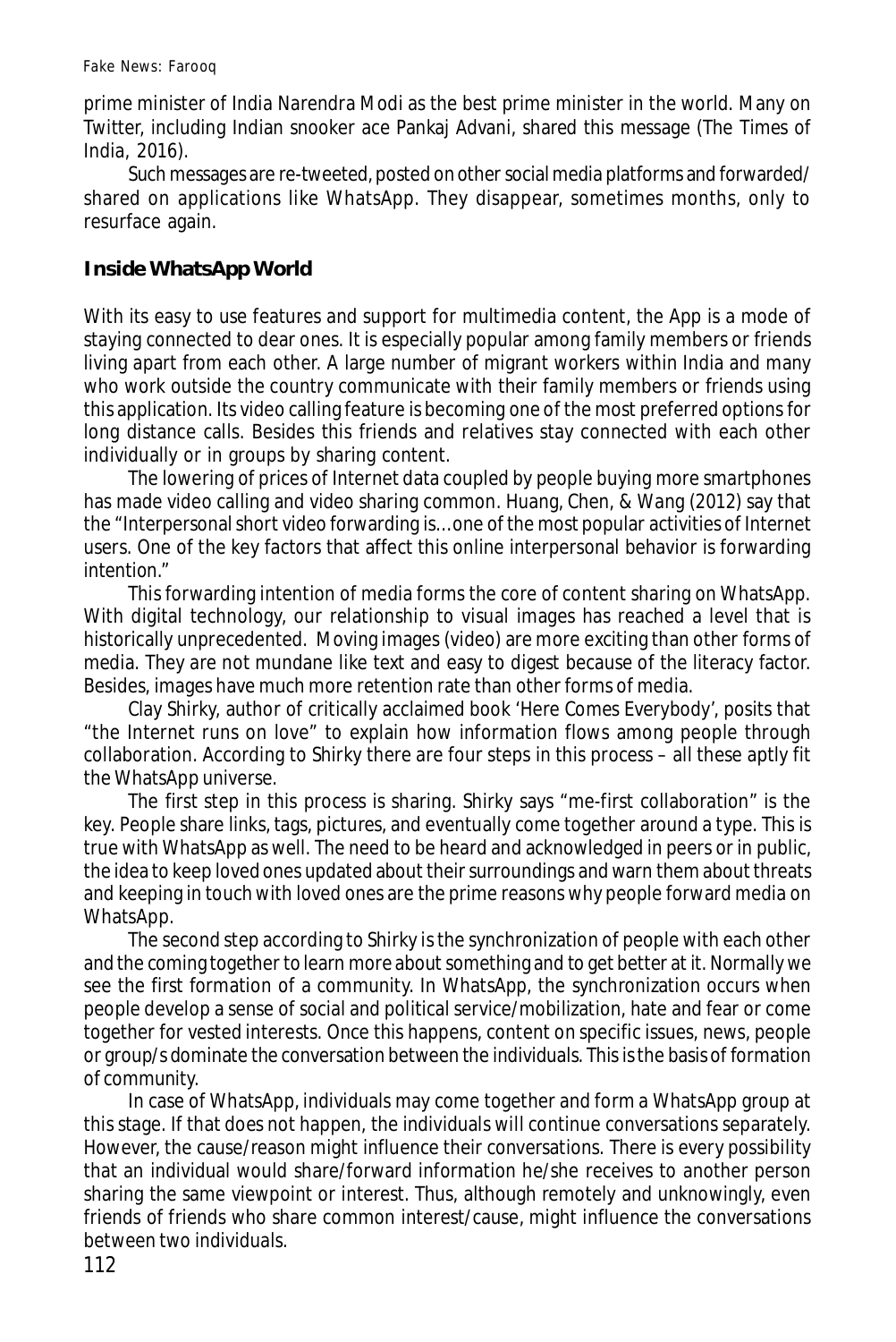The third step Shirky talks about is collaboration. Here the group/s is formed under the purpose of some common effort. It requires a division of labor and teamwork. It can often be characterized by people wanting to fix a failure, and is motivated by increasing accessibility. It is also here we see the development of the community, and normally just a few doing the main part of the work.

Forming WhatsApp groups for coordination of elections is one example of how collaborations work. Groups like these work in coordination under supervision of an authority. The individual, who adds members of each group in this network, acts as a node in the network. These nodes connect people on the ground to ideas and causes and there are several nodes in a network. Such collaborations occur when the goals and hierarchy are clear. Shirky says, normally a few in a group will do the main part of the work. However, many of them might work or stay neutral towards a cause or issue from time to time.

The final step in the process is collective action. The key point about collective action is that the fate of the group as a whole becomes important. The collective action, in case of WhatsApp, might be positive like coordination of an election or negative like Jharkand lynching case.

#### **Fake News Busters**

Several individuals in India have begun busting fake news, particularly from WhatsApp as most of the news spreads through mobile phones. Altnews.in, SM Hoax Slayer, Check4spam.com and Boomlive are the prominent websites engaged in debunking fake news.

For example, in June 2017, when a prominent TV news channel The Times Now reported that 'rate cards' were circulating in the state of Kerala offering cash rewards for converting Hindus to Islam, Alt News found that the report was based on a fake images put up by fake news websites and spread through WhatsApp since 2010 (Sinha, 2017b). These crusaders against fake news have also exposed the websites and social media pages that spread fake news (Sinha, 2017a), (Sinha, 2017b).

However, these websites cannot single-handedly combat the huge volume of fake news and hoaxes churned out everyday. Besides, it takes much longer to identify and debunk fake news than producing it.

## **WhatsApp, Law and the Freedom of Speech**

In March 2015, when the Supreme Court (SC) of India declared Section 66A of Information Technology Act as unconstitutional and struck down the law saying it violated Article 19 of Indian Constitution, (Sriram, 2015) many hailed it as a great win for freedom of speech in India (Indian Express, 2015).

The Section, whose 2008 amendment allowed punishment for person who sends offensive messages by means of a computer resource or a communication device, came under scanner after people were arrested for sharing their ideas on social media. The 'offensive' term in the law was broad, vague and manipulated by authorities to silence the dissent, it was alleged.

However, post- Supreme Court's verdict, authorities continue to book or detain people for posting messages on WhatsApp. Administrators of WhatsApp groups have been arrested post SC verdict, mostly under other sections of IT Act or other laws (Deccan Chronicle, 2017) (The Times of India, 2015).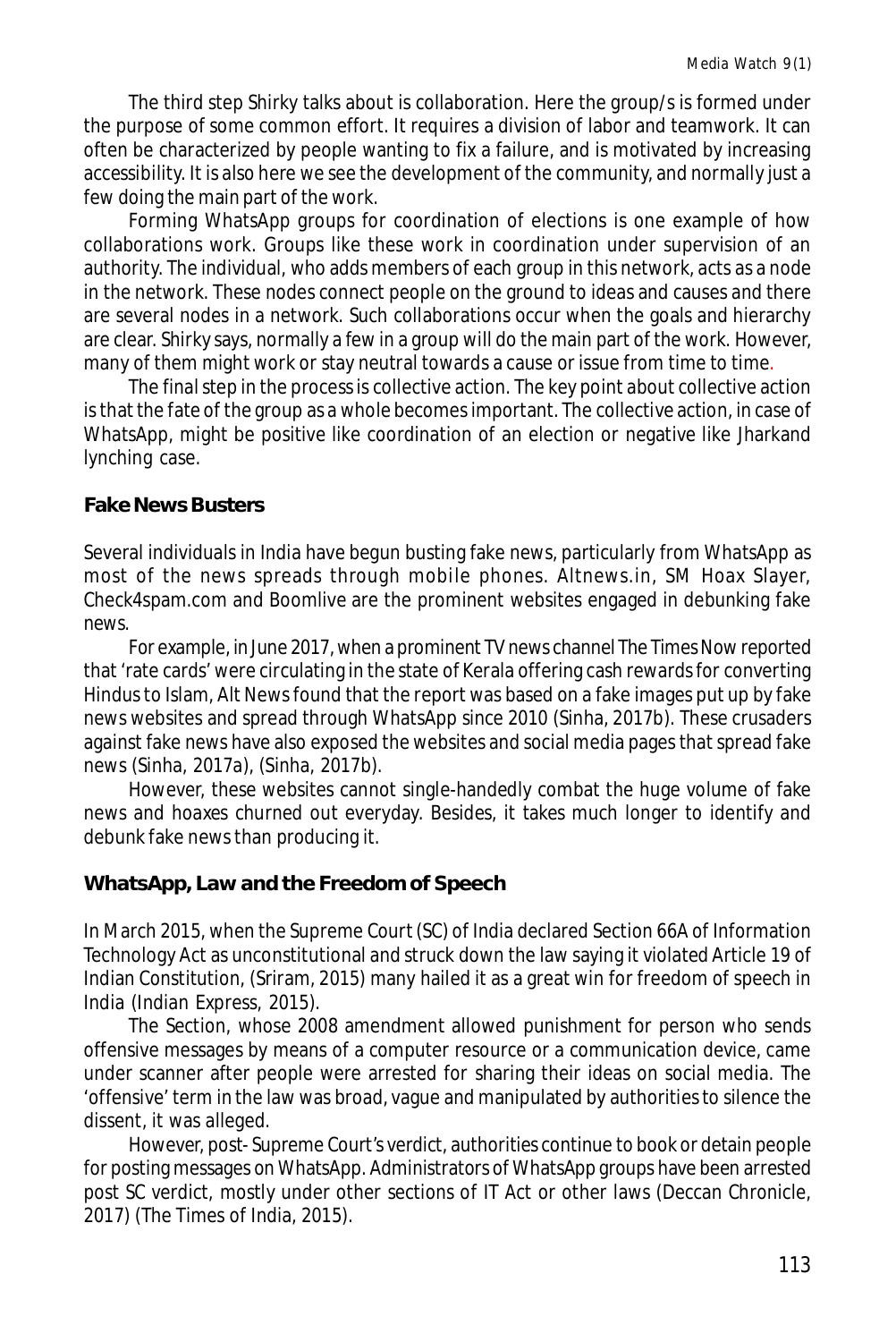According to the law, an intermediary who created a service, in WhatsApp's case the administrator has certain obligations. And, since it is difficult to trace the origins of a message/post in WhatsApp, the administrator is an easy catch.

Notably, the IT Act came into existence in 2000 and was amended in 2008, while as WhatsApp began in 2009. The provisions of the Act do not cover all the features of WhatsApp. For example, Section 79 of the IT Act, which states that an intermediary shall not be liable for any third party information, data, or communication link if the intermediary complies with the provisions of the IT Act, observes due diligence while discharging his duties under this Act, does not break the norms and removes or disables the objectionable content upon receiving actual knowledge, or on being notified by the government. (Alaya Legal, 2013)

While the administrator of a WhatsApp group can notify member and follow other provisions of the law, the material in the group can still not be removed. An administrator of a WhatsApp group cannot delete a post/message in a group and hence cannot regulate the content (The News Minute, 2015).

#### **Conclusion**

Spread of mass rumors in India is not a new phenomenon, however, digital technology, Internet and medium like WhatsApp has made it easier to concoct a rumor or fake news, spread it faster and wider and call communicate for collective action. WhatsApp is a powerful smartphone application. Although it has made communication easy, affordable and user friendly, the application has been turned into a potent tool of propaganda in India. Many things contribute to making it an ideal medium of spreading fake news and rumors. These include technological features of the application such free usage, end-toend encryption–which makes it difficult to trace the origin of a message – its support for multimedia content, ease of use and forming groups for communication.

The other factors that contribute to its position are the usage pattern, especially in India. A large number of users are first time Internet users and get convinced that the news on the application is right. Since the content shared by individuals or in groups come from someone known, there is a strong tendency to trust the source. One of the strengths of the application was the use of use and less reliance on literary strength of a user. A user could communicate in any media (text, audio, video or pictures). This made it popular among sections of Indian society, which do not have good literacy rates and access to or information about other media and sources to verify the news.

A large number of users subscribe to WhatsApp groups or are a part of groups that serve their ideology. Thus the content on the group/s usually reinforces their biases. The use of the application by political parties, which have used to both for communication and propaganda, has turned it into a tool that can influence public thinking over an issue. Fear and hatred are two major factors that fuel the monster of fake news in India. This has become particularly important in the wake of communal incidents in recent years in the country.

While all the major players on the Internet, Google, Facebook and Twitter, have taken steps and pledged to tackle fake news (Wingfield, Isaac, & Benner, 2016), WhatsApp is still out of radar. This is important as WhatsApp has almost as many accounts in India as Facebook (Kemp, 2017) and is a preferred mode of interpersonal and group communication. Apps like WeChat, a very popular application in China, which integrates social media, instant messenger, e-wallet, hopping and dating app, maps and more (Novet, 2017), might turn out to be new super app. Such apps are likely to affect many areas of our life, including personal and public communication and sectors like news industry.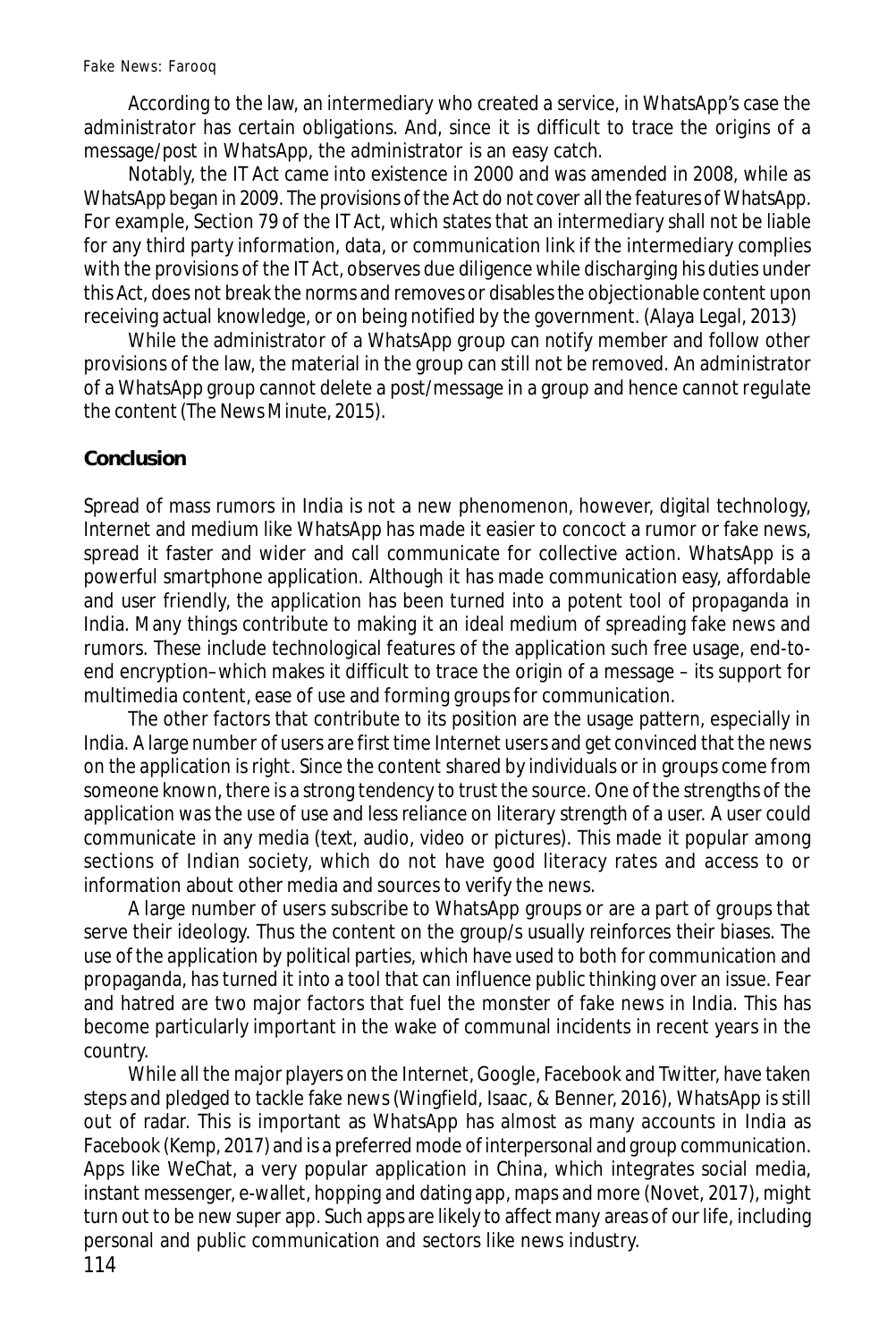Laws pertaining to modern technology, especially Internet are not effective in India and in certain cases do not fit the requirements. This is the case with WhatsApp as well. There is a need for review of existing laws or for a new law that effectively deals with technological caveats while keeping the right to freedom of speech alive as tools more power effective tools will come into being in future.

#### **References**

- Agarwal. (2017, May 2). mobile Internet: Internet users to touch 420 million by June 2017: IAMAI report. Retrieved from http://economictimes.indiatimes.com/tech/internet/ 4 20 -m illio n-to -ac cess-internet-on-m o bile-in-india-by -june-iam a i/artic leshow/ 58475622.cms
- Alaya Legal. (2013, March 6). Intermediaries Under The Information Technology (Amendment) Act 2008 - Media, Telecoms, IT, Entertainment - India. Retrieved November 14, 2017, from http://www.mondaq.com/india/x/225328/Telecommunications +Mobile+Cable +Communications/Intermediaries +Under + The + Information + Technology + Amendment + Act+2008
- Arendt, H. (1973). *The Origins of Totalitarianism*. Houghton Mifflin Harcourt.
- Chomsky, N., & Herman, E. (1988). A Propaganda Model, by Noam Chomsky (Excerpted from Manufacturing Consent). Retrieved August 28, 2017, from https://chomsky.info/ consent01/
- Deccan Chronicle. (2017, May 3). WhatsApp group admin in Karnataka arrested for sharing offensive posts on PM. Retrieved August 28, 2017, from http:// www.deccanchronicle.com / technology / in-other-news / 030517 / whatsapp-groupadmin-in-karnataka-arrested-for-sharing-offensive-posts-on-pm.html
- Huang, J., Chen, R., & Wang, X. (2012). Factors influencing intention to forward short Internet videos. *Social Behavior and Personality: An International Journa*, 5–14.
- Indian Express. (2015, March 24). Section 66A scrapped by Supreme Court: Twitter reactions | The Indian Express. Retrieved from http://indianexpress.com/article/india/indiaothers/section-66a-scraped-by-supreme-court-twitter-reactions/
- Indian Express. (2016, November 9). RBI's new Rs 2000 notes do not have a Nano-GPS chip. *The Indian Express*. Retrieved from http://indianexpress.com/article/technology/technews-technology/nope-rs-2000-note-does-not-have-a-gps-nano-chip-inside-it/
- Jackson, J. (2017, January 12). BBC sets up team to debunk fake news | Media | The Guardian. Retrieved August 28, 2017, from https://www.theguardian.com/media/2017/jan/12/ bbc-sets-up-team-to-debunk-fake-news
- Kemp, S. (2017, July 13). India overtakes the USA to become Facebook's #1 country. Retrieved August 28, 2017, from https://thenextweb.com/contributors/2017/07/13/indiaovertakes-usa-become-facebooks-top-country/
- Khandekar., V. (2017, June 19). There's serious money in the fake news business. Retrieved August 29, 2017, from http://www.rediff.com/news/column/theres-serious-moneyin-the-fake-news-business/20170619.htm
- Kietzmann, J., Hermkens, K., McCarthy, I., & Silvestre, B. (2011). *Social Media? Get Serious! Understanding the Functional Building Blocks of Social Media* (Vol. 54). https://doi.org/ 10.1016/j.bushor.2011.01.005
- Kumar, R. (2017, July 31). Let's talk about hate: Mobs are a weapon of violence, fake news a trigger | By Ravish Kumar. *Http://Www.Hindustantimes.Com/*. Retrieved from http:// www.hindustantimes.com/india-news/let-s-talk-about-hate-mobs-are-a-weapon-ofviolence-fake-news-a-trigger-writes-ravish-kumar/story-vugEjoCVlyo9 xkQSWOQACM.html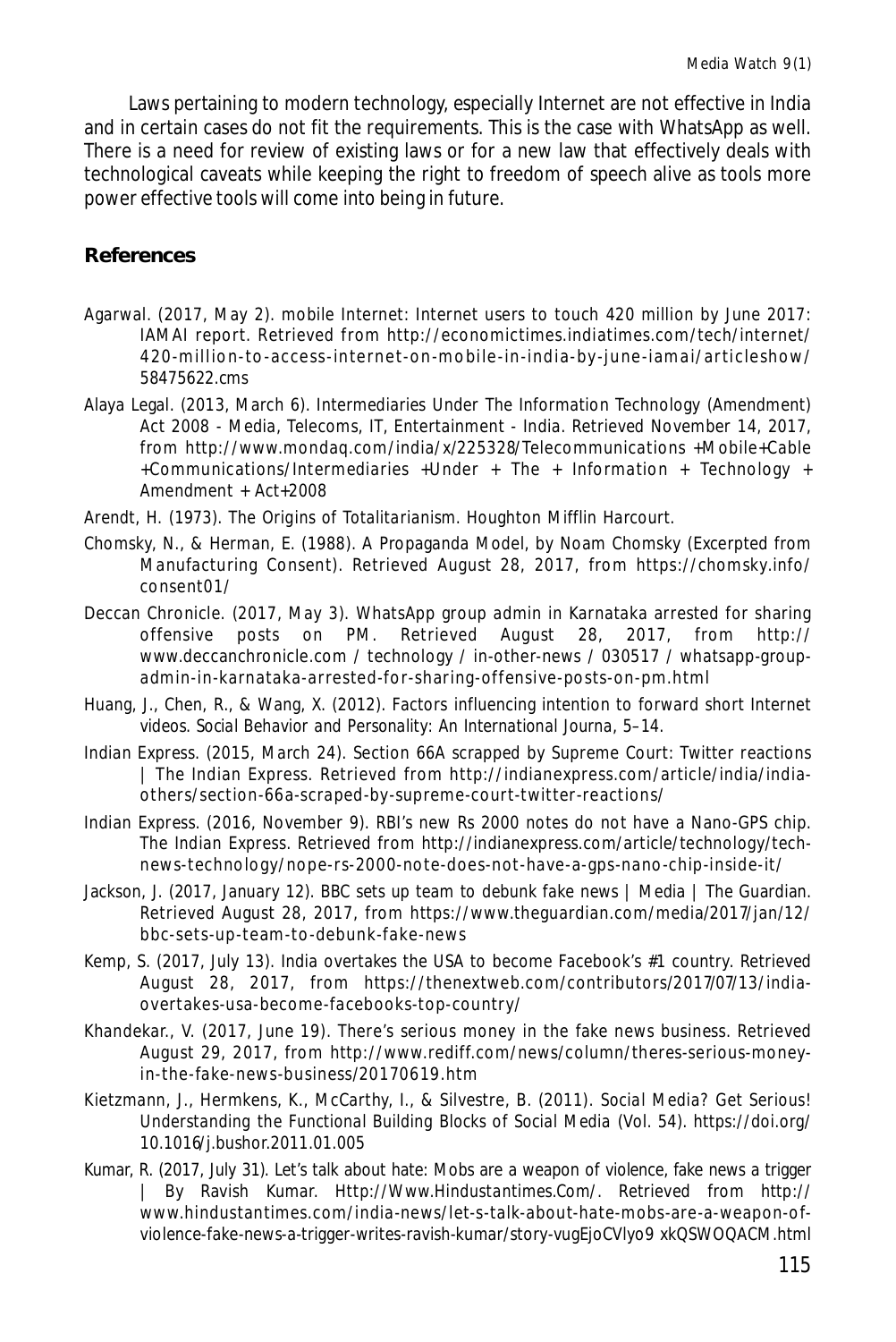- Lahiri, T. (2012, October 5). From Toilets to Phones, Dalits Lag Other Indians. Retrieved August 28, 2017, from https://blogs.wsj.com/indiarealtime/2012/10/05/from-toiletsto-phones-dalits-lag-o ther-indians/
- Lal. (2014, May 17). Election Results: With 71 seats, BJP smashes its own record in UP. *Firstpost*. Retrieved from http://www.firstpost.com/politics/election-results-with-71 seats-bjp-smashes-its-own-record-in-up-1527263.html
- Malka, V., Ariel, Y., & Avidar, R. (2015). Fighting, worrying and sharing: Operation 'Protective Edge' as the first WhatsApp war. *Media, War & Conflict*, *8*(3), 329–344. https://doi.org/ 10.1177/1750635215611610
- Mukul, A., & Mukul, A. (2017, July 15). The charge of the right brigade. *The Hindu*. Retrieved from http://www.thehindu.com/todays-paper/tp-opinion/the-charge-of-the-rightbrigade/article19281956.ece
- NewsCrunch. (2016, November 11). Ripley's: In short video, Zee's Sudhir Chaudhary explains how Nano GPS Chips work in Rs 2,000 notes. Retrieved August 28, 2017, from http:// www.newscrunch.in/2016/11/ripley%E2%80%99s-short-video-zee%E2%80%99s-sudhirchaudhary-explains-how-nano-gps-chips-work-rs-2000-notes
- Novet, J. (2017, May 31). WeChat captures about 30% of China's mobile app usage: Meeker report. Retrieved August 28, 2017, from https://www.cnbc.com/2017/05/31/wechatcaptures-about-30-percent-of-chinas-mobile-app-usage-meeker-report.html
- Perera, A. (2017, July 24). The people trying to fight fake news in India. *BBC News*. Retrieved from http://www.bbc.com/news/world-asia-india-40657074
- Sharma. (2009, March 5). Catching them young: Advani surfs net, Rahul legs it out. Retrieved November 8, 2017, from http://www.news18.com/news/politics/catching-them-youngadvani-surfs-net-rahul-legs-it-out-310339.html
- Singh, M. (2017, February 24). WhatsApp hits 200 million active users in India. Retrieved August 28, 2017, from http://mashable.com/2017/02/24/whatsapp-india-200-millionactive-users/
- Sinha, P. (2017a, May 14). Who's behind the fake news site Hindutva.info? What is the secret of its popularity? Retrieved August 28, 2017, from https://www.altnews.in/ whos-behind-fake-news-site-hindutva-info-secret-popularity/
- Sinha, P. (2017b, May 27). Postcard News: Mass producing fake news. Retrieved August 28, 2017, from https://www.altnews.in/postcard-news-mass-producing-fake-news/
- Sinha, P. (2017c, June 24). Times Now runs a prime time story based on a 7 year old photoshopped image. Retrieved August 28, 2017, from https://www.altnews.in/timesnow-runs-prime-time-story-based-7-year-old-photoshopped-image/
- SMHoaxSlayer. (2017, May 22). Is that Ambani's photo in PM's Office/ ? Hail Photoshop. Retrieved November 7, 2017, from http://smhoaxslayer.com/is-that-ambanis-photoin-pms-office-hail-photoshop/
- Sriram, J. (2015, March 24). SC strikes down 'draconian' Section 66A. *The Hindu*. Retrieved from http://www.thehindu.com/news/national/SC-strikes-down- %E2%80%98draconian
- %E2%80%99-Section-66A/article10740659.ece
- Staff, T. W. (2017, May 22). Seven Lynched in Jharkhand After Rumours Spread Through WhatsApp. Retrieved August 28, 2017, from https://thewire.in/138667/whatsappmessage-turns-tribals-violent-leaves-seven-dead/
- Suresh, A. E. (n.d.). Communal incidents in UP have been going up. Retrieved August 28, 2017, from http://www.hindustantimes.com/static/uttar-pradesh-communal-riot/ anatomy-of-a-riot/